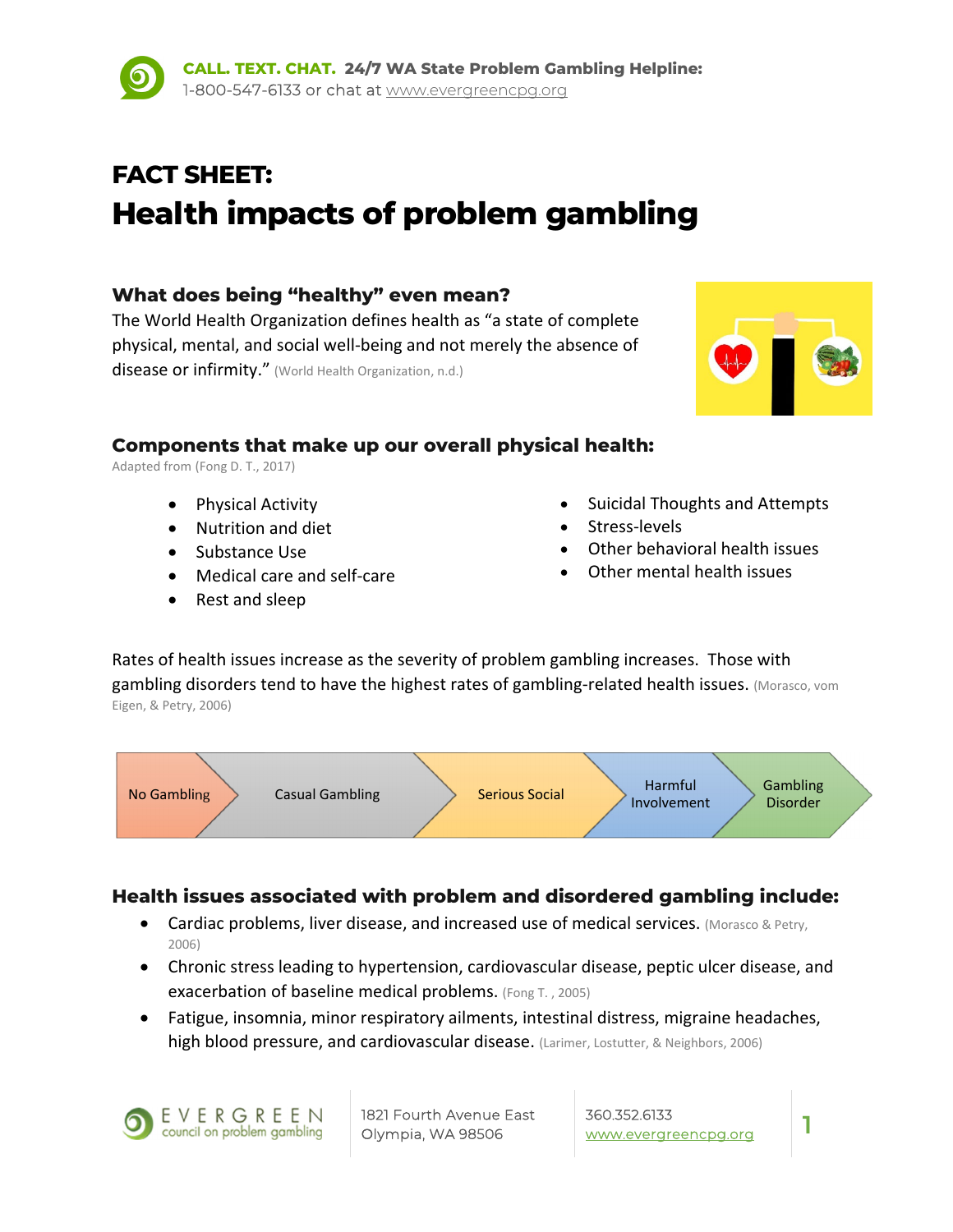

**CALL. TEXT. CHAT. 24/7 WA State Problem Gambling Helpline:**  1-800-547-6133 or chat at www.evergreencpg.org

- Substance use disorders (especially alcohol and tobacco). (Petry, 2005)
- **•** Changes in dopamine, serotonin, and norepinephrine systems. (Fong T., 2005)

### **What health issues might people with Gambling Disorder self-report?**

Those with gambling disorders may associate a variety of health concerns with their gambling. Some of these may include:

- Not taking medications as prescribed or on schedule, because of gambling for several hours or days at a time.
- Gaining weight because of poor eating habits while in gambling establishments.
- Skipping meals because of gambling for extended hours and spending money on gambling rather than food.
- Poor hydration, either from not drinking enough fluids, or drinking only alcohol while gambling.
- Increased tobacco use for smokers while in gambling establishments and for non‐smokers, being exposed to second‐hand smoke.
- Lack of physical activity because of gambling being a sedentary activity.
- Lack of sleep, either because of staying up late gambling, or due to the stress of gambling‐related problems.
- Restlessness, irritability, ulcers, digestive issues, and headaches associated with stress from gambling-related problems or withdrawal when unable to gamble.
- An overall lack of good self-care.
- Mental health issues including depression, panic attacks, thoughts of suicide, and suicide attempts.

#### **Medications that can contribute to gambling problems for some:**

It is well established that some dopaminergic medications used to treat Parkinson's and Restless Leg Syndrome can increase urges to gamble, as well as other compulsive behaviors. (Heiden, Heinz, & Romanczuk‐Seiferth, 2017) (Dodd, et al., 2005) Notice of a possible increase in gambling urges is even listed among warnings and precautions for Mirapex (Pramipexole). (Drugs.com, 2020)



#### **Are there medications available to treat gambling disorder?**

While the FDA has not yet approved any medications for the specific treatment of gambling disorders, there have been many research studies that have shown significant success when compared with placebos for certain opioid antagonists, serotonin reuptake inhibitors, and

mood stabilizers. (Grant & Kim, Medication Management of Pathological Gambling, 2006) (Grant, Odlaug, & Schreiber, Pharmacological Treatments in Pathological Gambling, 2012) (Hollander, Kaplan, & Pallanti, 2004)



1821 Fourth Avenue East Olympia, WA 98506

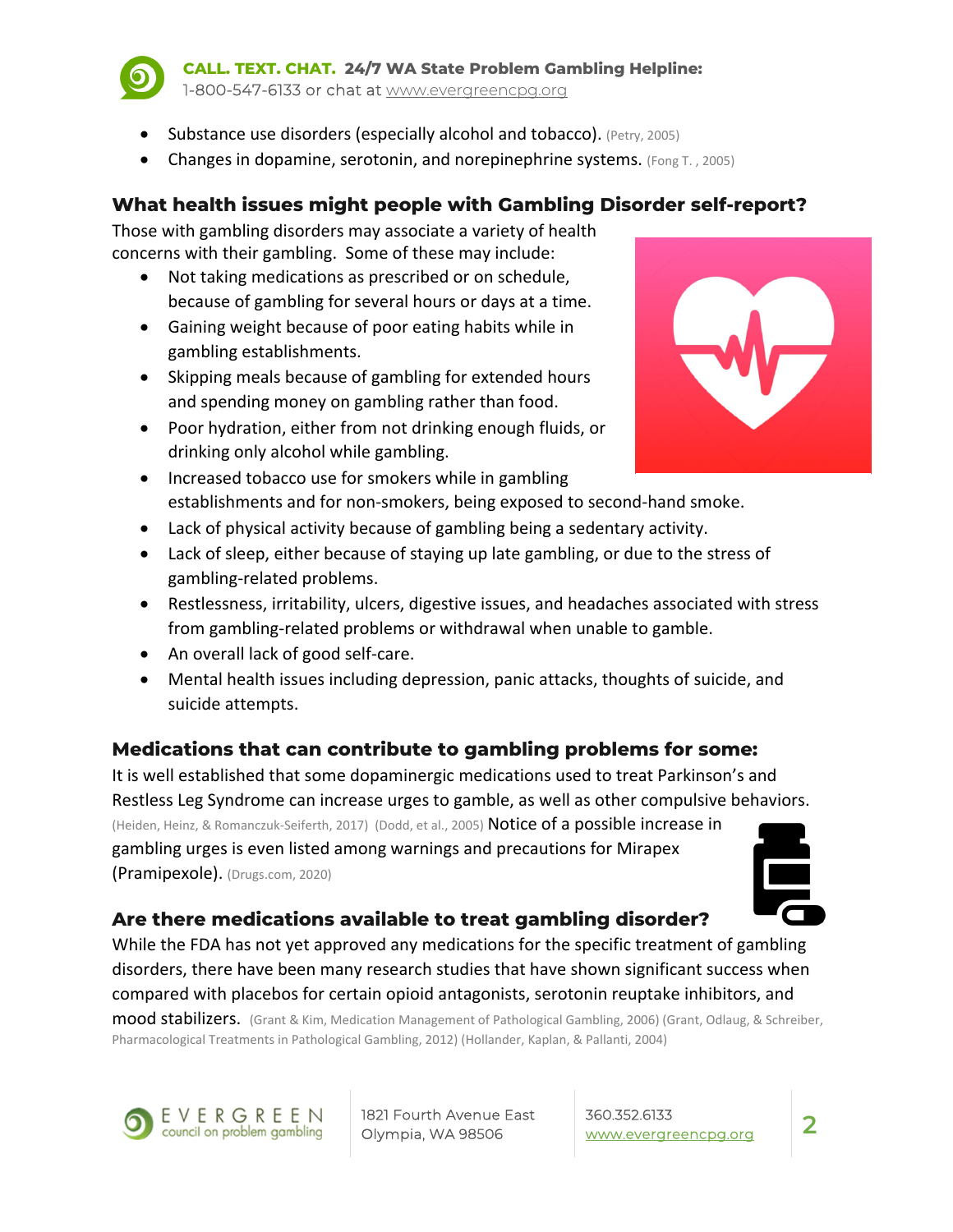

**CALL. TEXT. CHAT. 24/7 WA State Problem Gambling Helpline:**  1-800-547-6133 or chat at www.evergreencpg.org

# **Why should those in medical practice care about gambling?**

Primary care settings have 2 to 5 times higher rates of problem gambling and gambling disorders among the people who seek treatment there as in the general population. As severity of gambling disorders increases, overall physical and mental health functioning decrease. (Larimer, Lostutter, & Neighbors, 2006) (Morasco, vom Eigen, & Petry, 2006)

# **What can General Practitioners and other medical professionals do about gambling-related health issues among their patients?**

(Larimer, Lostutter, & Neighbors, 2006)

1. Screen for gambling problems. Using a simple screen, such as the Lie/Bet or SBIRT for Gambling, on assessment can reveal a number of patients whose health is affected by gambling issues than might otherwise remain undiscovered.



- 2. Offer referral information for local community Gamblers Anonymous (GA) or other self‐ help meetings or community support services.
- 3. Develop brief interventions like those available for smoking and substance use.
- 4. Refer to a certified problem gambling counselor for further evaluation and/or therapy.
- 5. Review research and complete training on the use of medications for gambling urges and cravings. (Grant & Kim, Medication Management of Pathological Gambling, 2006)

#### **References**

- Bergh C, K. E. (1994). Social, psychological, and physical consequences of pathological gambling in Sweden. *J Gambl Stud*, 319:3275‐85.
- Chou, K., & Afifi , T. (2011). Disordered (pathologic or problem) gambling and axis I psychiatric disorders: results from the National Epidemiologic Survey on Alcohol and Related Conditions. *Am J Epidemiol*, 173: 1289‐97.
- Dodd, M., Klos, K. J., Bower, J. H., Geda, Y. E., Josephs, K. A., & Ahlskog, J. (2005). Pathological Gambling Caused by Drugs Used to Treat Parkinson Disease. *Arch Neurol, 62*, 1377‐1381.
- Drugs.com. (2020, February 1). *Mirapex*. (Boehringer Ingelheim Pharmaceuticals, Inc.) Retrieved from Drugs.com: https://www.drugs.com/pro/mirapex.html
- Fong, D. T. (2017). The Impact of Gambling Disorder on Physical Health. *New York Council on Problem Gambling, Annual Conference*, (pp. slides 6‐32).
- Fong, T. (2005, March). The Biopsychosocial Consequences of Pathological Gambling. *Psychiatry*, 22‐30.
- Grant, J. E., & Kim, S. W. (2006). Medication Management of Pathological Gambling. *National Institutes of Health: Public Access, 89*(9), 44‐48.
- Grant, J. E., Odlaug, B. L., & Schreiber, L. R. (2012). Pharmacological Treatments in Pathological Gambling. *British Journal of Clinical Pharmacology*, 375‐381.